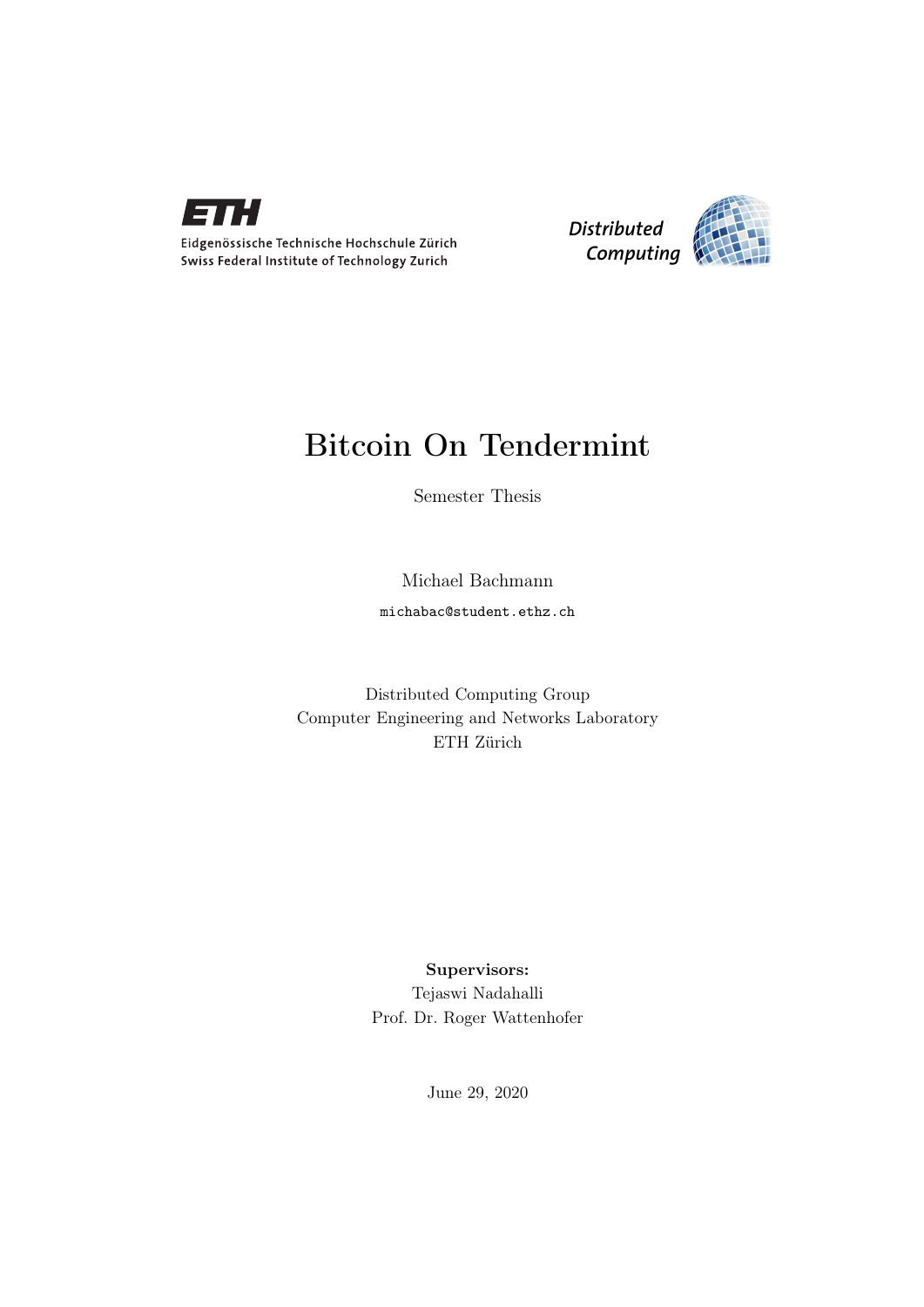## Acknowledgements

<span id="page-1-0"></span>First I would like to thank my supervisor Tejaswi Nadahalli for his never-ending help, support and patience in the weekly zoom meetings and in his fast and elaborate replies to my e-mails despite the unusual coronavirus situation. Also I would like to thank Prof. Dr. Roger Wattenhofer and the DISCO group for this great opportunity in the first place.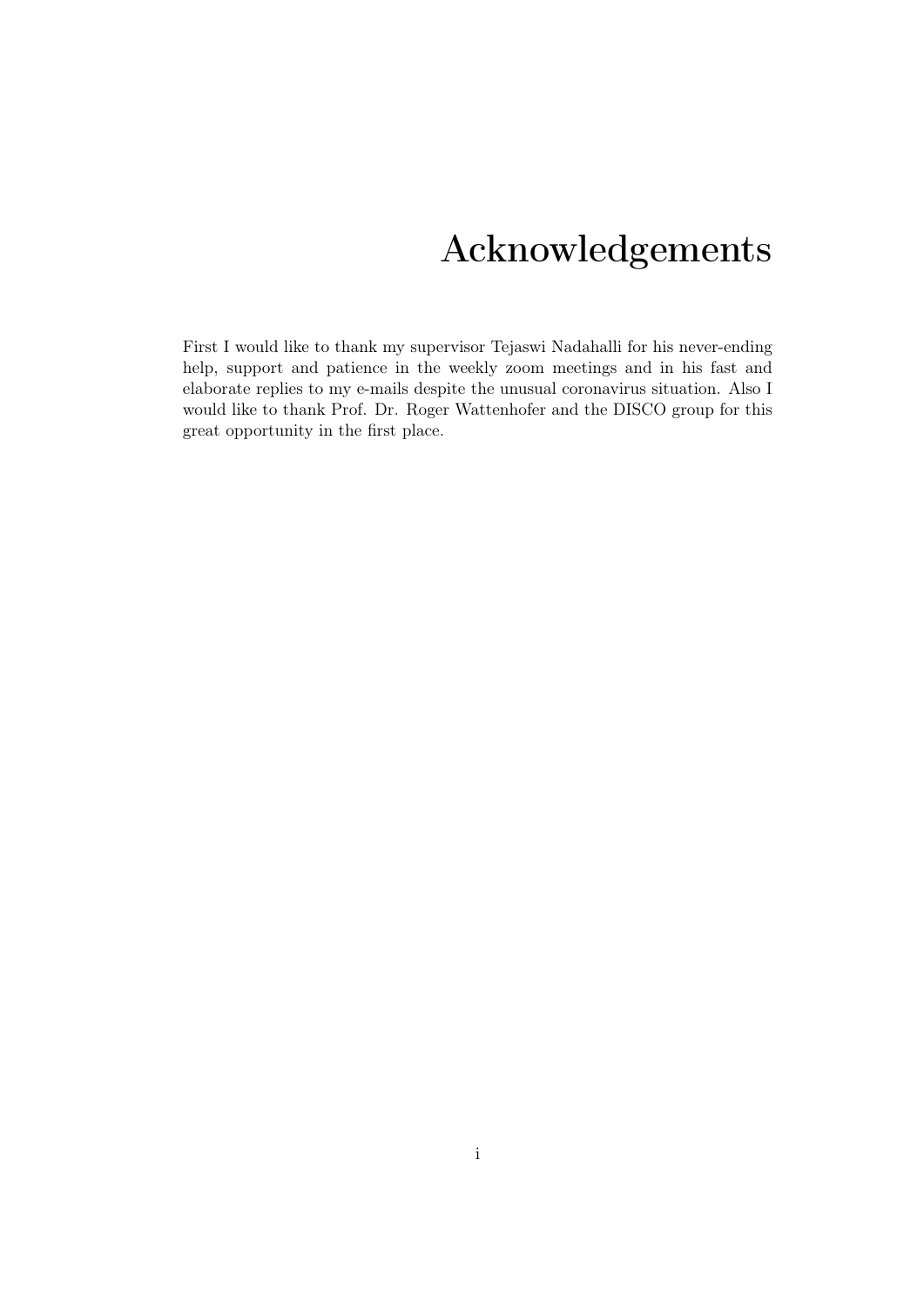## Abstract

<span id="page-2-0"></span>Bitcoin on Tendermint is an application that implements a similar cryptocurrency like Bitcoin and it is written in Python3. It is built such that it runs on the application blockchain interface of the byzantine-fault tolerant consensus software named Tendermint. It contains a transaction parser, transaction validation, signature verification, a utxo set database, a transaction journal database and an application state to disc storage. This was a mainly hands-on project with the goal to mimic normal Bitcoin transactions, currency generation and multi-sig transactions. To test the entire system end to end a sample user is simulated with an integration test script. The script creates a variety of valid and a variety of invalid transactions, broadcasts them to Tendermint and includes certain assertions with the corresponding test conditions.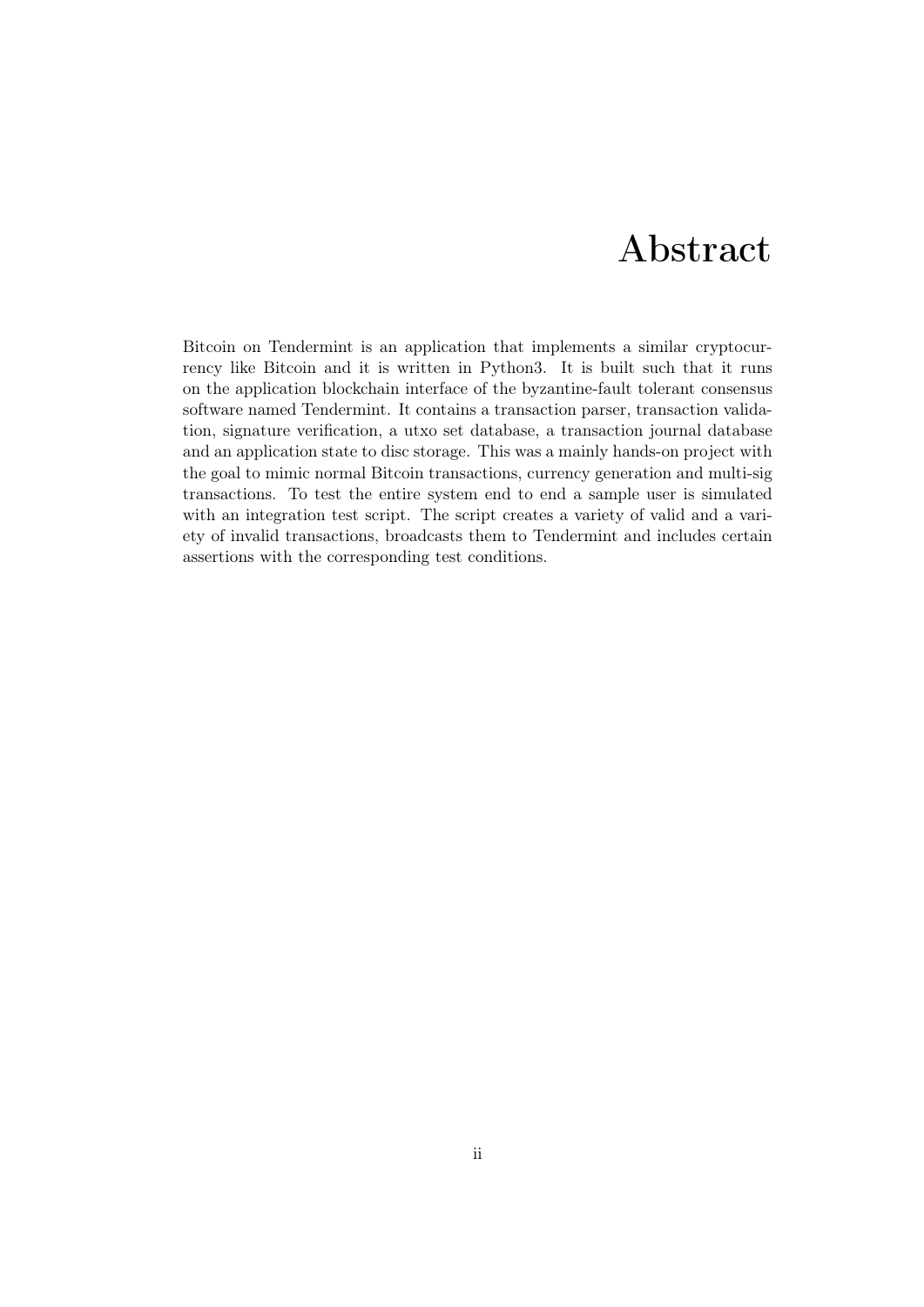# **Contents**

|          |          | Acknowledgements                                                                                  | $\mathbf{i}$   |
|----------|----------|---------------------------------------------------------------------------------------------------|----------------|
|          | Abstract |                                                                                                   | ii             |
| 1        |          | Introduction                                                                                      | $\mathbf 1$    |
| $\bf{2}$ |          | <b>Background</b>                                                                                 | $\overline{2}$ |
|          | 2.1      |                                                                                                   | $\overline{2}$ |
|          | 2.2      |                                                                                                   | $\overline{2}$ |
|          |          | 2.2.1<br>Bitcoin Consensus Mechanism Outline                                                      | $\mathbf{2}$   |
|          |          | 2.2.2                                                                                             | 3              |
|          |          | 2.2.3                                                                                             | $\overline{4}$ |
|          | 2.3      |                                                                                                   | $\overline{4}$ |
|          |          | 2.3.1                                                                                             | $\overline{4}$ |
|          |          | 2.3.2                                                                                             | $\overline{4}$ |
|          |          | Tendermint Consensus Mechanism Outline<br>2.3.3                                                   | $\overline{5}$ |
|          |          | 2.3.4                                                                                             | $\bf 5$        |
|          |          | Reproduce Bitcoin Logic on Tendermint<br>2.3.5                                                    | 6              |
| 3        |          | Implementation                                                                                    | 8              |
|          | 3.1      |                                                                                                   | 8              |
|          | 3.2      |                                                                                                   | 9              |
|          | 3.3      | begin $block() \ldots \ldots \ldots \ldots \ldots \ldots \ldots \ldots \ldots \ldots$             | 9              |
|          | 3.4      |                                                                                                   | 9              |
|          |          | validate_content_and_update_app_state() $\ldots \ldots$<br>3.4.1                                  | 9              |
|          | 3.5      | end $block() \ldots \ldots \ldots \ldots \ldots \ldots \ldots \ldots \ldots \ldots \ldots \ldots$ | 11             |
|          | 3.6      | commit $()$                                                                                       | 11             |
|          | 3.7      |                                                                                                   | 11             |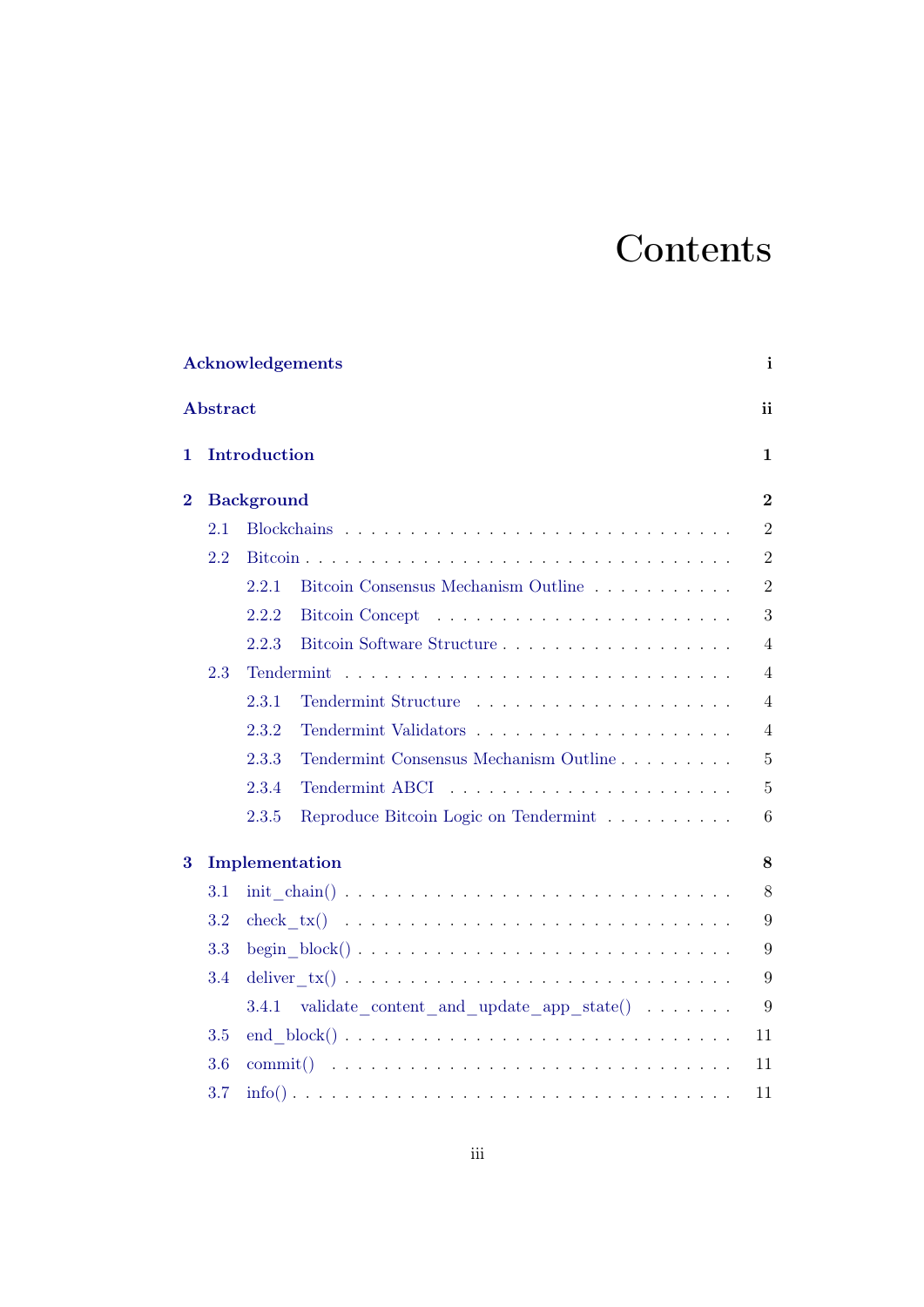## Contents iv

| 3.8 <sub>z</sub> | $query() \dots \dots \dots \dots \dots \dots \dots \dots \dots \dots \dots \dots \dots$ | 11          |
|------------------|-----------------------------------------------------------------------------------------|-------------|
| 3.9              |                                                                                         | 11          |
|                  |                                                                                         | 12          |
|                  |                                                                                         | 12          |
|                  |                                                                                         | 12          |
|                  |                                                                                         | 12          |
|                  |                                                                                         |             |
| ${\bf A}$        | <b>Bibliography</b><br>Signature                                                        | 13<br>$A-1$ |
|                  |                                                                                         |             |
|                  | A.2 Challenges in the Signature Verification  A-1                                       |             |
|                  | A.3 Difference to the actual Bitcoin Signature Verification A-1                         |             |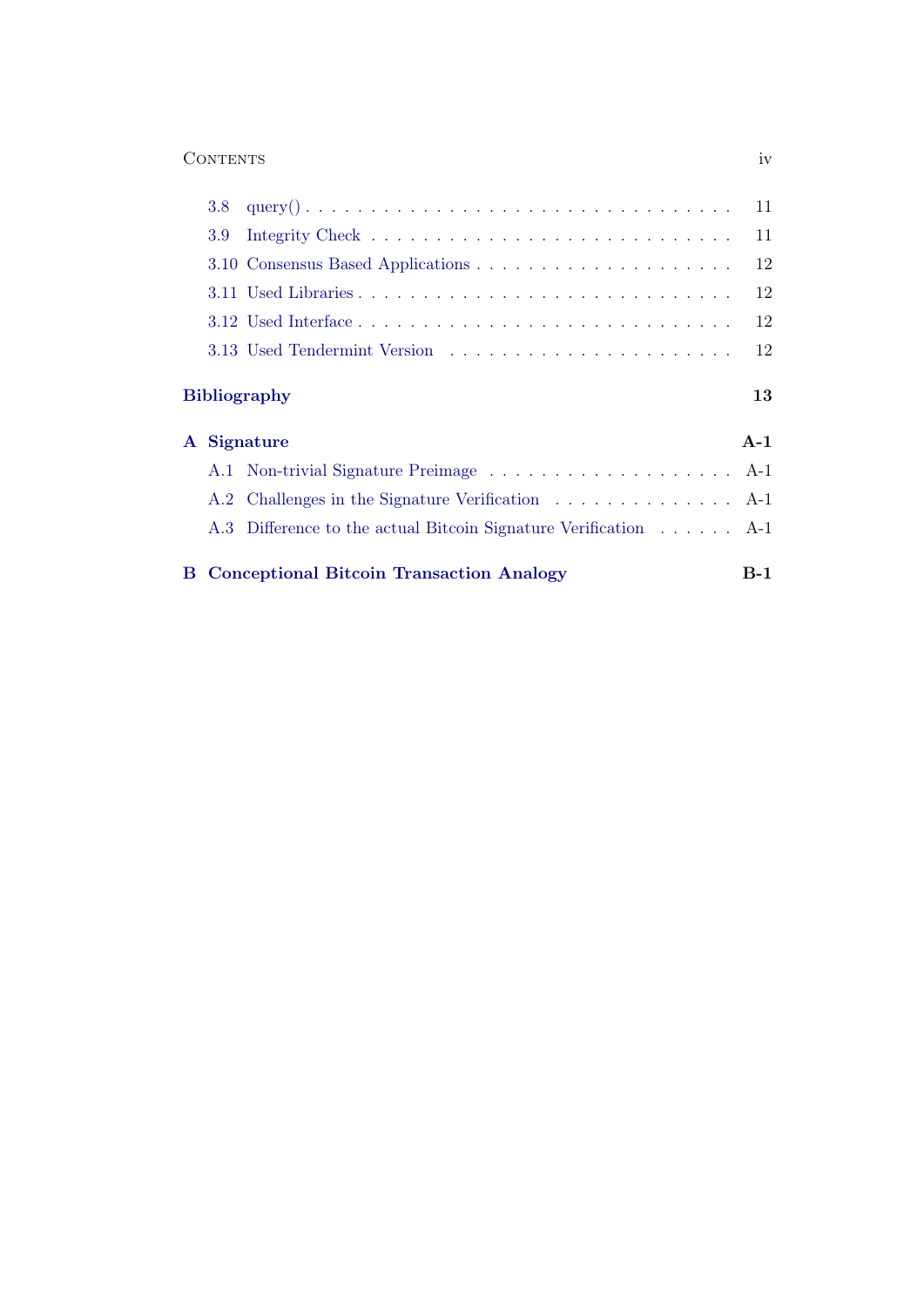## CHAPTER<sub>1</sub> Introduction

<span id="page-5-0"></span>The energy consumption of proof of work based cryptocurrencies worldwide has risen to a non-negligible amount over the last years due to the cryptocurrency boom. For one thing, as climate change is still a central issue in our society the demand for energy efficient alternatives to proof of work consensus technology is growing. For another, proof of work, like it says in the name, requires approximately 10 minutes of computational "work" every time before new information can be added to the distributed database. This means there is a lot of speed up potential. One approach to the energy problem is separating the business logic from the energy costly proof of work consensus software. The implementation of such an application on an already existing non proof of work consensus machine is a tiny but definitely interesting start to maybe one day contribute to an improvement of these concepts.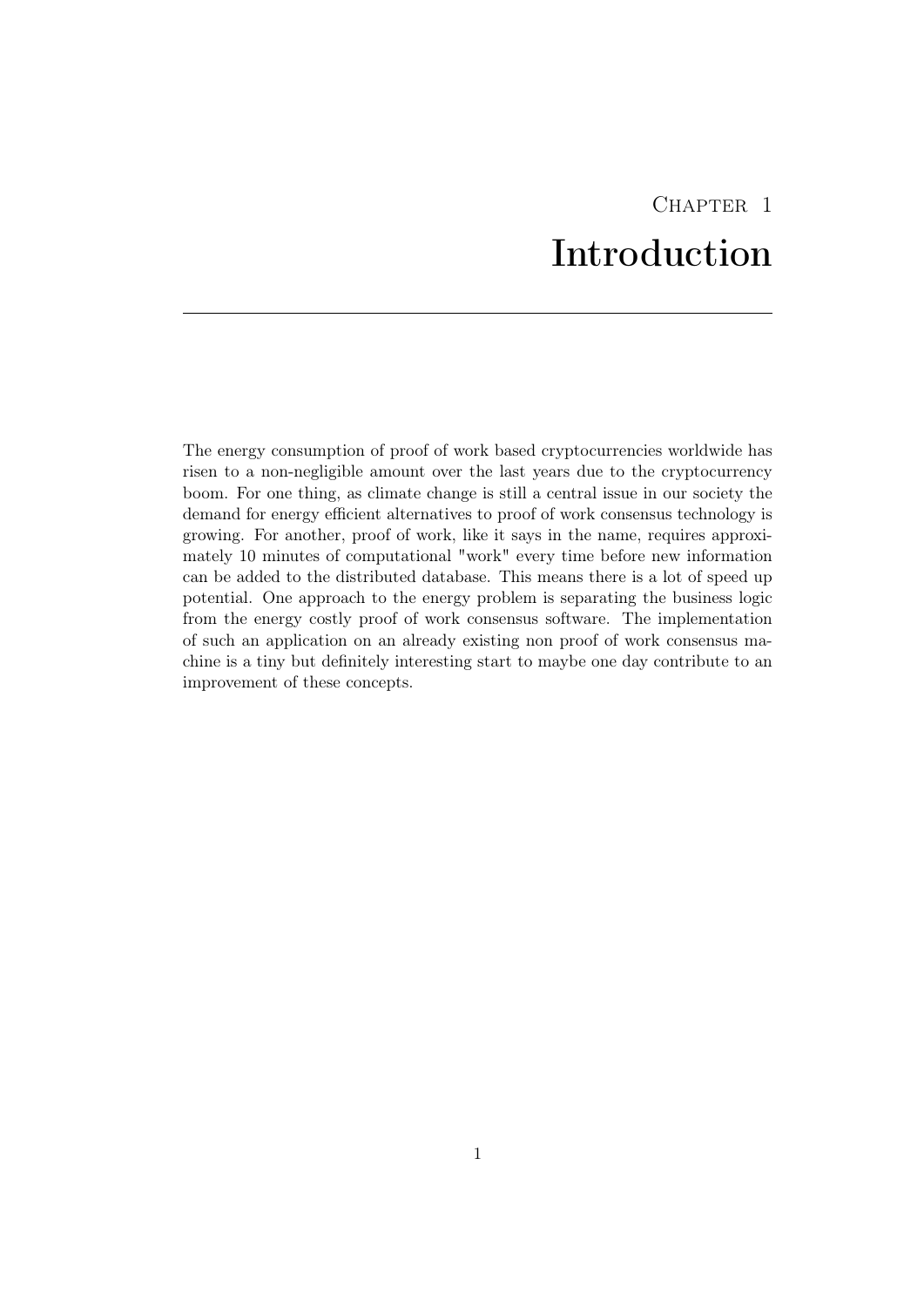## CHAPTER<sub>2</sub> Background

## <span id="page-6-1"></span><span id="page-6-0"></span>2.1 Blockchains

A blockchain is a data structure where the data is divided into an arbitrary amount of blocks such that if you merge the blocks back again, you get the entire data. Inside each block the hash digest of the previous block is stored. That way you always know which block was any block's predecessor. So in case you know the entire block set but do not know the block order you can in fact compute their original order. The first block is called the genesis block.

## <span id="page-6-2"></span>2.2 Bitcoin

### <span id="page-6-3"></span>2.2.1 Bitcoin Consensus Mechanism Outline

Bitcoin's [\[1\]](#page-17-1) [\[2\]](#page-17-2) consensus engine is based on blockchains. Although a blockchain is a useful tool in consensus technology it does not naturally guarantee data integrity or consensus amongst oppositional parties. A malicious party for example could easily modify the data in a certain block and recompute all the following blocks included with the correct hash digests. Therefore Bitcoin added a nonce field within the blockchain data such that one is able to influence or rather vary the block hash digest by varying the nonce value. This way namely one could agree that a party is only allowed to add a new block to the blockchain if the hash digest of the corresponding block fulfils some predefined conditions. When then a party wants to add a new block it can change the nonce value as many times as required until the hash digest is valid. Due to the properties of a cryptographic hash function the best approach to find a valid hash digest is brute forcing. These requirements to the hash digest can be adjusted in such a way that the computational work until at least one entity attained such a valid hash digest will on average take a desired amount of time. This way it's practically impossible to recompute all the following blocks after changing data in an intermediate block. This concept is called proof of work and is the one used by Bitcoin. The entities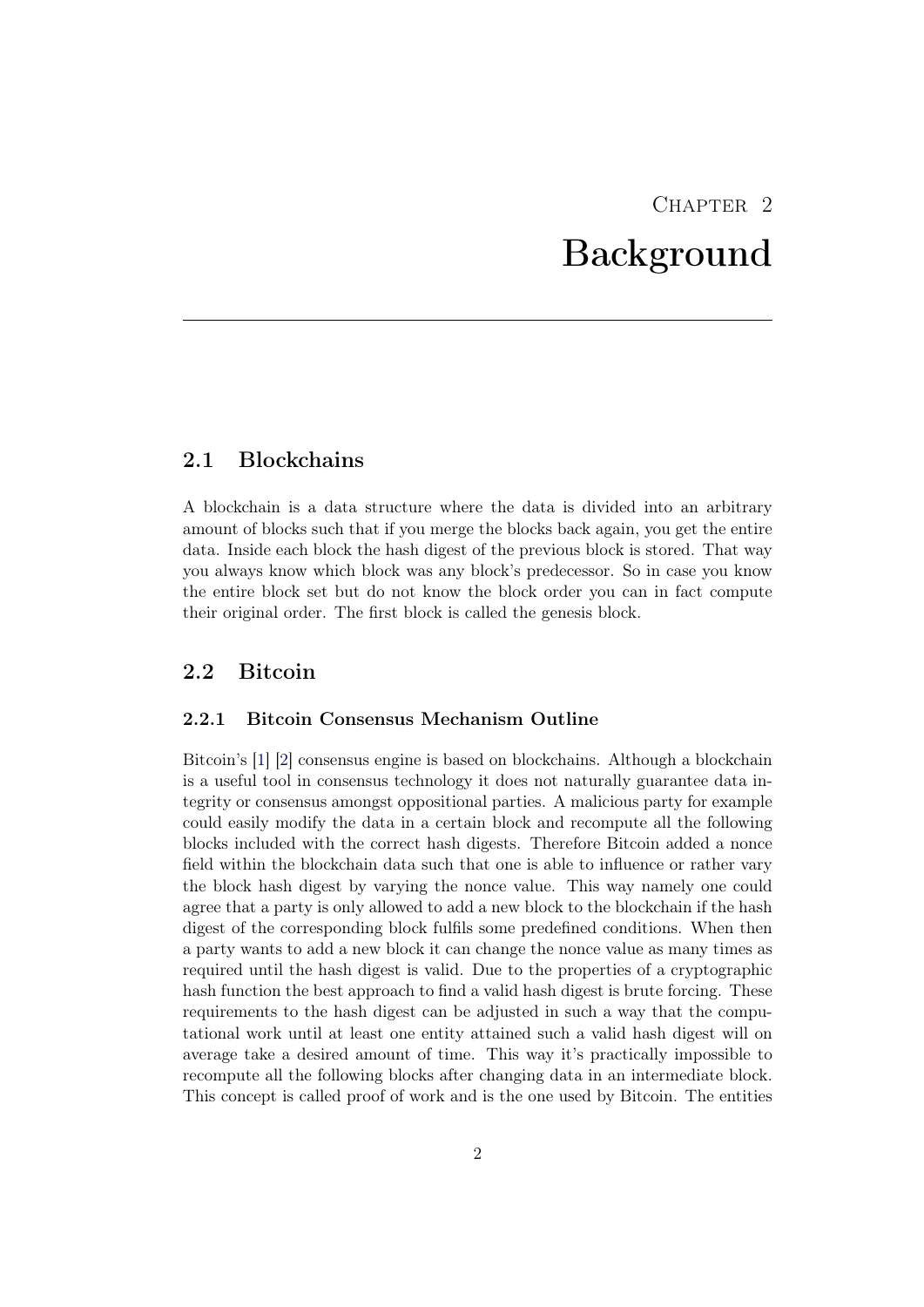that are trying to add new blocks are called miners.

## <span id="page-7-0"></span>2.2.2 Bitcoin Concept

Bitcoin is built and based on transactions. To understand the concept of Bitcoin as a cryptocurrency one first needs to know what a Bitcoin transaction is.

#### Bitcoin Transaction

A Bitcoin transaction consists of three main parts namely the transaction id, a set of transaction inputs and a set of transaction outputs. The transaction id is nothing else than the transaction data hashed twice using the hash function SHA256. The transaction id is unique to a transaction. A transaction input consists of a previous transaction output and a signature script. The previous transaction output is indicated by the transaction id and the transaction output index. An normal Bitcoin transaction output consists of a Bitcoin address and the amount you would like to send to that address.

#### Bitcoin as Currency

In Bitcoin to have money means to have one or multiple unspent transaction outputs more precisely to possess the private key to the public key of the Bitcoin address recorded within the unspent transaction output. The amount of currency the person possesses is equal to the value recorded in the unspent transaction output. When you want to spend the value in the unspent transaction output you can do this by creating a new transaction. The new transaction has to specify who the new owner is going to be by setting the correct receiver address in the transaction output. It also has to be signed as proof that the person spending the value in the unspent transaction output actually possessed it in the first place. A really important thing to understand is that once a transaction output is spent this specific transaction output will never be spendable again. I can't stress this enough. There will be no rest value that you can keep in this specific transaction output. The total value that you would like to spend in a transaction (all the indicated source transaction outputs as inputs), can however be split up into multiple new unspent transaction outputs. More precisely in a transaction a transaction input can be split into multiple transaction outputs. Also in a transaction multiple transaction inputs can be merged into fewer transaction outputs. With this whole concept you can return change to your own Bitcoin address again. It will just be a different unspent transaction output but it will be your money. If you want your transaction to officially be recorded and accepted by everyone, you have to ask a miner to add your transaction to a new block where it will be seen by everyone. To get a better intuition about this see Appendix [B.](#page-19-0)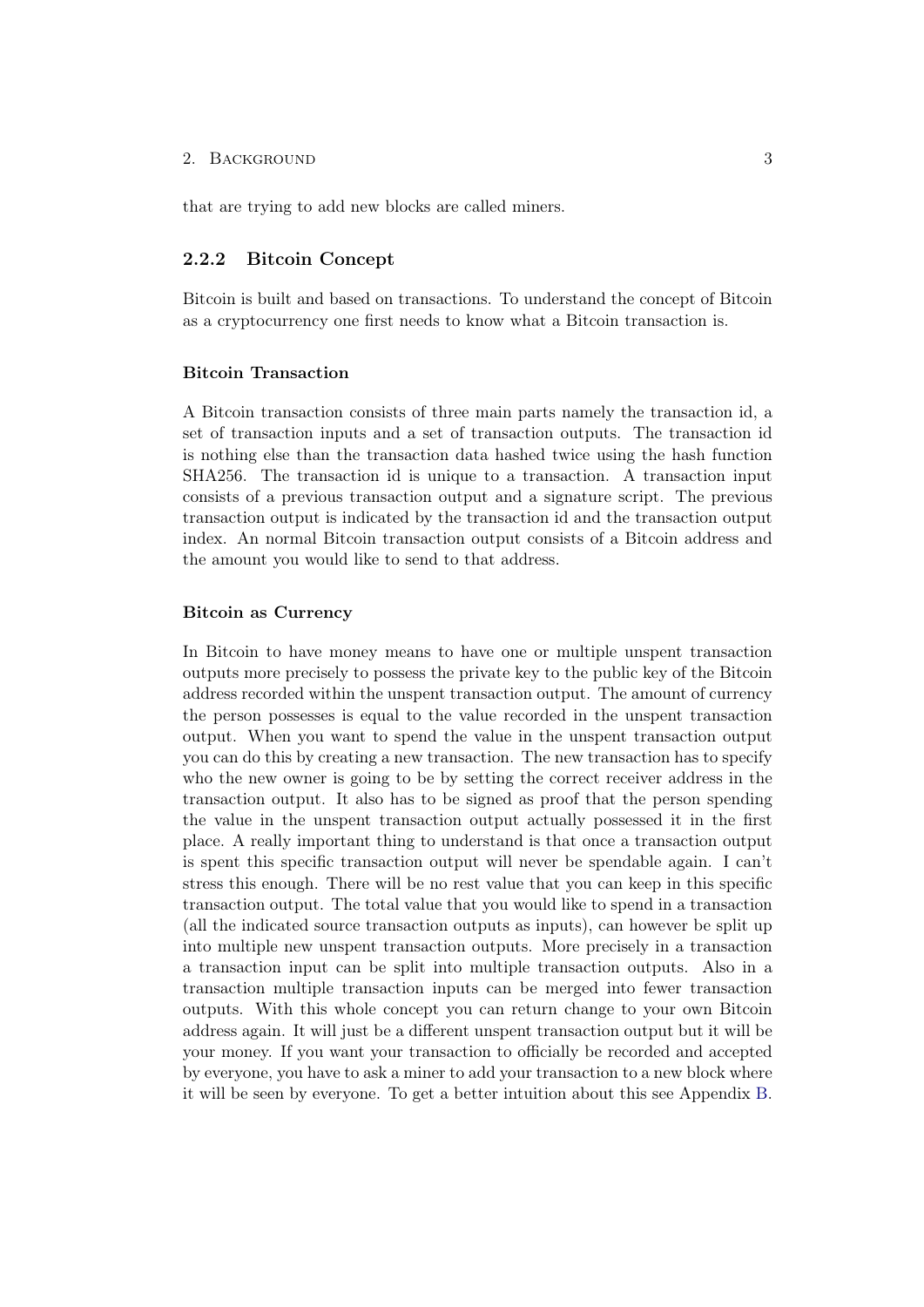#### Currency Generation in Bitcoin

In Bitcoin money gets created every time a miner adds a new block. They get rewarded with an unspent transaction output that they are allowed to include in the mined block. This unspent transaction output is wrapped inside a special type of transaction called the coinbase transaction. This unspent transaction output will have the value of a predefined miner reward plus the sum of all the miner fees of the in the block included transactions. The miner fees are simply the difference between all the transaction input values and the transaction output values of all the transactions in the block included. The first amount of money was created by the genesis block.

## <span id="page-8-0"></span>2.2.3 Bitcoin Software Structure

The Bitcoin software is composed of a consensus mechanism, a networking mechanism and and the business logic. They are extremely coupled such that they are basically inseparable. This means you can hardly change one mechanism without changing, affecting or having to change another. Thus, you can't simply use the Bitcoin software as consensus engine for any type of application logic unfortunately. This would have been quite convenient.

## <span id="page-8-1"></span>2.3 Tendermint

### <span id="page-8-2"></span>2.3.1 Tendermint Structure

Tendermint [\[3\]](#page-17-3) [\[4\]](#page-17-4) consists of a consensus engine with a peer to peer network and simply an application interface called ABCI. ABCI stands for application blockchain interface. It is a clearly defined interface with a set of functions. Its communication is binary and based on Protocol Buffers. As any programming language can handle Protocol Buffers you can build an application on Tendermint in any language. So if you need a consensus based application, with Tendermint's structure you have the luxury of disregarding the consensus mechanism and the network and only focusing on the application itself. A thing to notice is that Tendermint only knows the execution states of the consensus mechanism and the network. The execution states of the application logic are only known to the application.

## <span id="page-8-3"></span>2.3.2 Tendermint Validators

What a miner in Bitcoin is, is called a validator in Tendermint so if a Tendermint node adds a new block it's called a validator. From now on data that is supposed to be added to the Tendermint blockchain will be referred to as a transaction.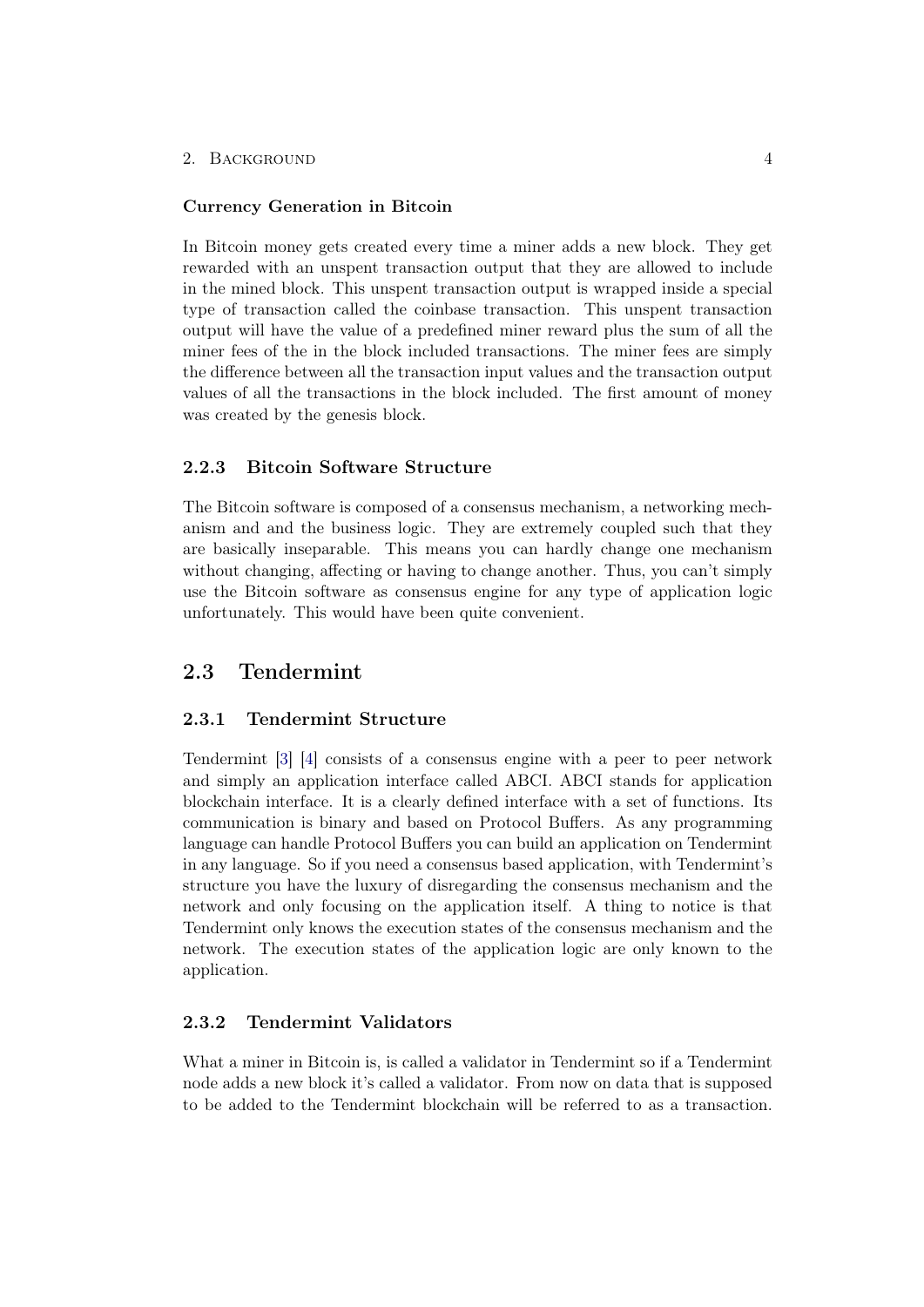When Tendermint gets initialized after installation the validator set is hard-coded into a file named genesis.json. This can however be changed as a part of the execution. Adding a new block in Tendermint is called validating a new block.

## <span id="page-9-0"></span>2.3.3 Tendermint Consensus Mechanism Outline

Tendermint uses a proof of stake based consensus mechanism regarding the voting power of all validators. The voting power of the validators is basically their stake. The higher their voting power the more often they are allowed to validate a new block. The voting power also is hard-coded into the genesis.json file and can also be changed as a part of the execution just like the validator set. Tendermint is byzantine-fault tolerant regarding the voting power of all validators as a new block needs to be approved of two third of all the voting power before being added to the blockchain.

## <span id="page-9-1"></span>2.3.4 Tendermint ABCI

#### init chain()

This function gets called by Tendermint before the genesis block is created. It is mainly used to initialize application state variables.

#### check  $tx()$

This function is one of the two main functions of the application. It gets called whenever a transaction first arrives at the mempool. It decides if the transaction should be marked as a proposal transaction or removed from the mempool. It basically does the transaction parsing.

### begin\_block()

This function gets called every time before a new block gets validated. With this function the application can get information about the validator and do some computations and application state updates if required by the application functionality.

### deliver  $tx()$

This function is the second one of the two main functions of the application. When a validator validates a new block and adds the proposal transactions to the block this function gets called multiple times in a loop until the block is full. It validates the content of the transaction by obeying the application logic. It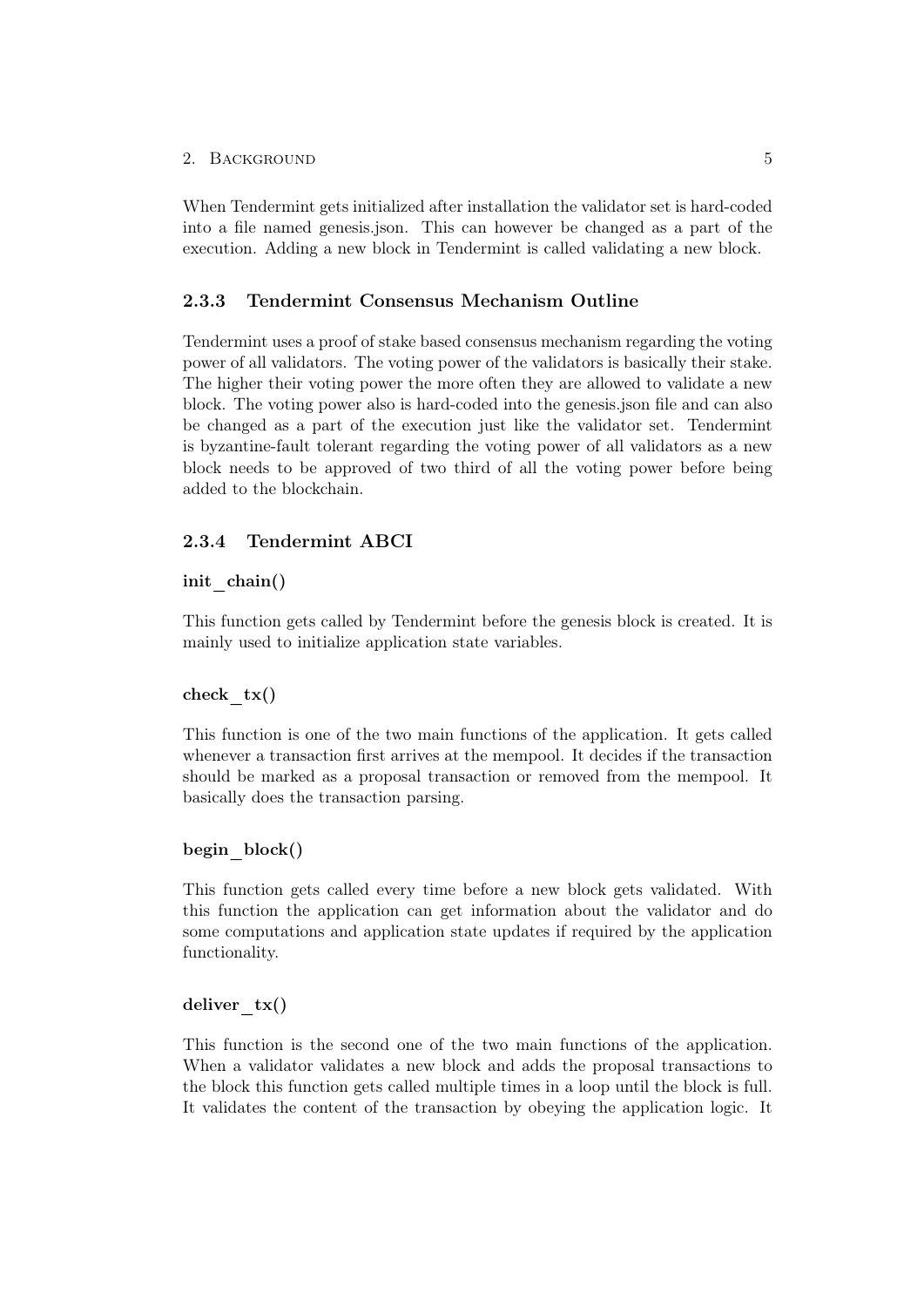determines if the transaction will be marked as valid or as invalid in the new block. At this point it is important to mention that compared to Bitcoin where the business logic is used to order transactions into new blocks in Tendermint only check  $tx()$  is used to filter transactions. All the transactions that pass the parsing are ordered into the blockchain no matter if they pass the application logic or not. They are merely tagged. This means in Bitcoin there will never be an invalid transaction inside an approved block but in Tendermint there most likely will. If this function gets called it will always be called in between begin block() and end block(). It is also responsible to update the application state.

#### end block()

This function gets called every time a block, that is about to be validated, is full and ready to be committed. With this function the application can update the validator set and the voting power of the validator set. It can also do some computations and application state updates if required by the application functionality.

#### commit()

This function always gets called after the end\_block() function when a block is about to be committed. It should return the merkle root hash digest of the application state such that every application state can be associated with a merkle root hash digest.

### info()

This function returns information about the application state. It is used to synchronize Tendermint with the application during a handshake that happens on startup. [\[5\]](#page-17-5)

## query()

This function gets called whenever a user queries the application state. It is supposed to return the implemented application state.

### <span id="page-10-0"></span>2.3.5 Reproduce Bitcoin Logic on Tendermint

First it needs to be said that thanks to Tendermint no consensus algorithm neither any network needed to be implemented. What the application contains is transaction parsing, content validation, signature verification, merkle tree updating unspent transaction output set updating, ledger updating and data storage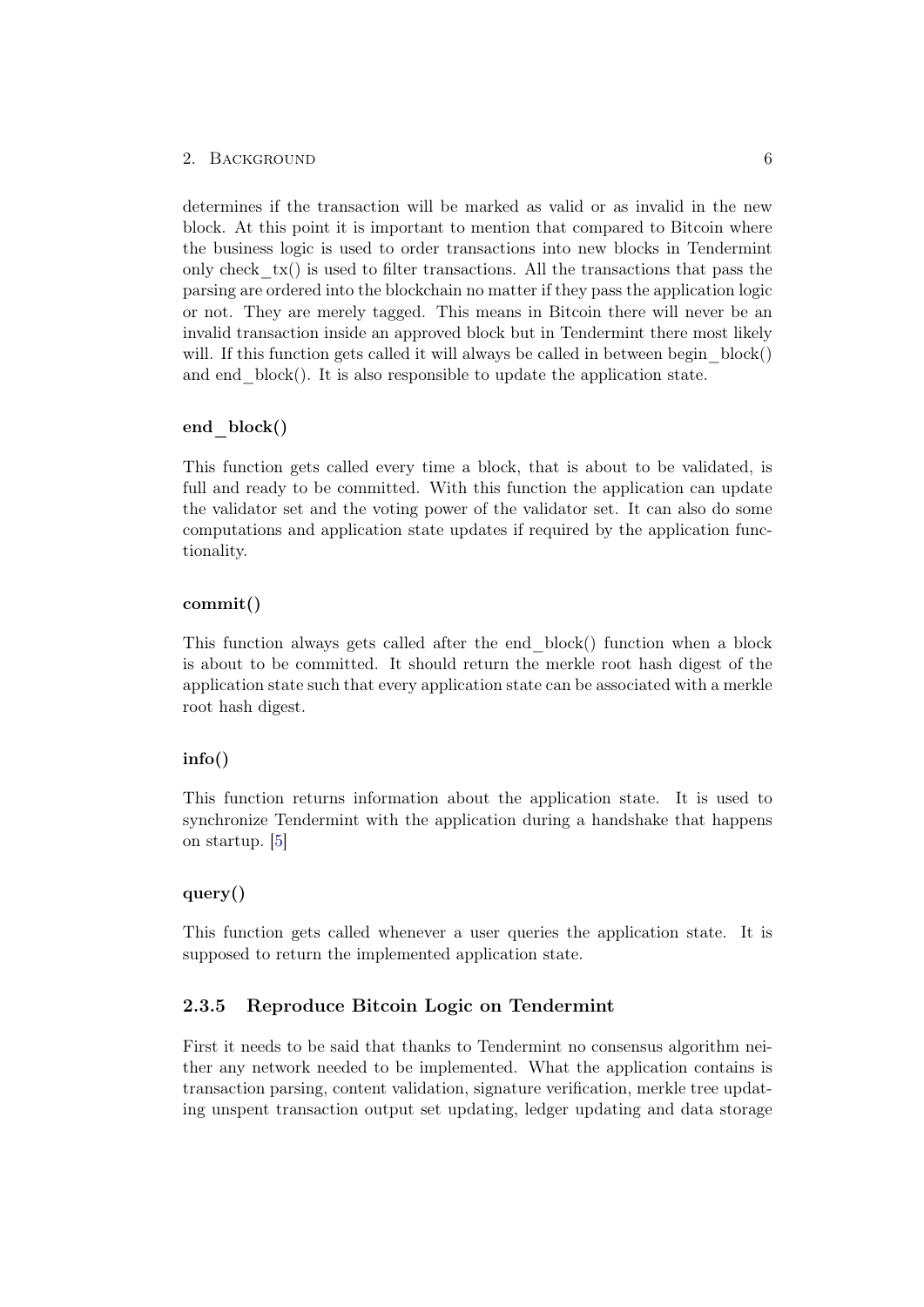updating. It can handle currency generation, normal Bitcoin transactions and multi-sig transactions. The currency generation transactions are quite different from the actual Bitcoin coinbase transactions. The former are not coupled to validators like coinbase transactions to miners but to a universal generation private key instead. They do however only get marked as valid if they possess no more than one input and one output just like a coinbase transaction. The application disregards transaction fees which could be implemented in a future improvement of the project. Except for multi-sig transactions it does not contain any advanced scripting abilities which could also be added. At last timelocks and SegWit transactions would pretty much make the application logic similar to the one of Bitcoin.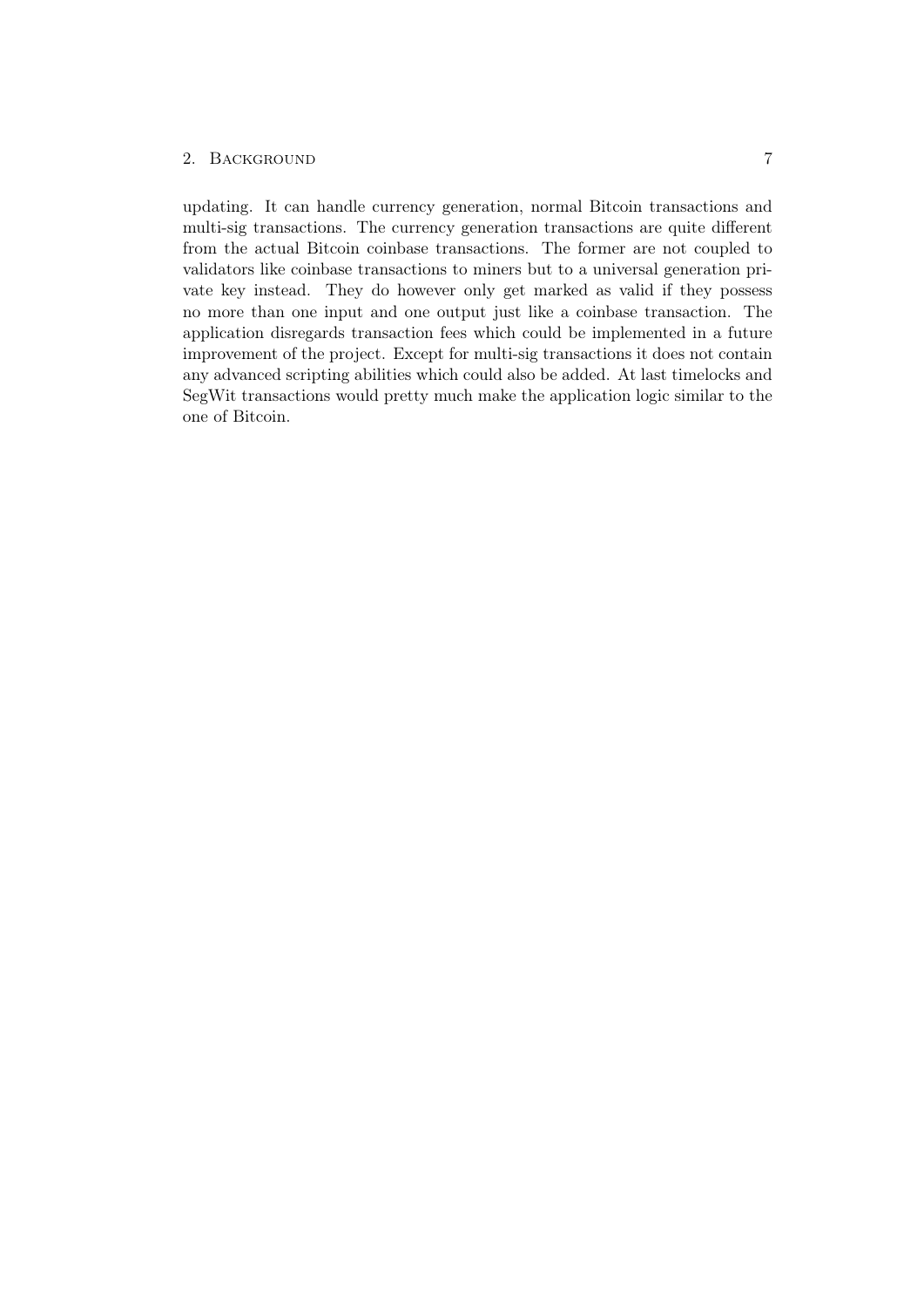## CHAPTER 3 Implementation

## <span id="page-12-1"></span><span id="page-12-0"></span>3.1 init\_chain()

The path and empty files of the additional data to disc storage get created. They can be modified in the source code or the code could just be modified that way such that the path can be passed to the application as an argument from the terminal. Important to mention here is that the way the application stores data to the disc is simply a single file storage that gets overwritten every time additional data is stored. For one this is highly inefficient as the entire data has to be rewritten every time. For another, this is risky as important data could be lost in case the application crashed right before the data storage. In a future implementation this should be replaced either by an in-process database where the database is managed by an in the application included library that does this efficiently and integrally or by a full fledged database with an own process where your application connects to and receives replies.

In init chain() also these application state variables are created:

- merkle tree (pymerkle MerkleTree)
- transaction counter (integer)
- latest block height (integer)
- merkle root of application state when latest block was committed (bytes object)
- validator address (string)
- unspent transaction output set (dictionary)

And last the empty dictionaries from the unspent transaction output set and the ledger are also already saved in the additional data storage.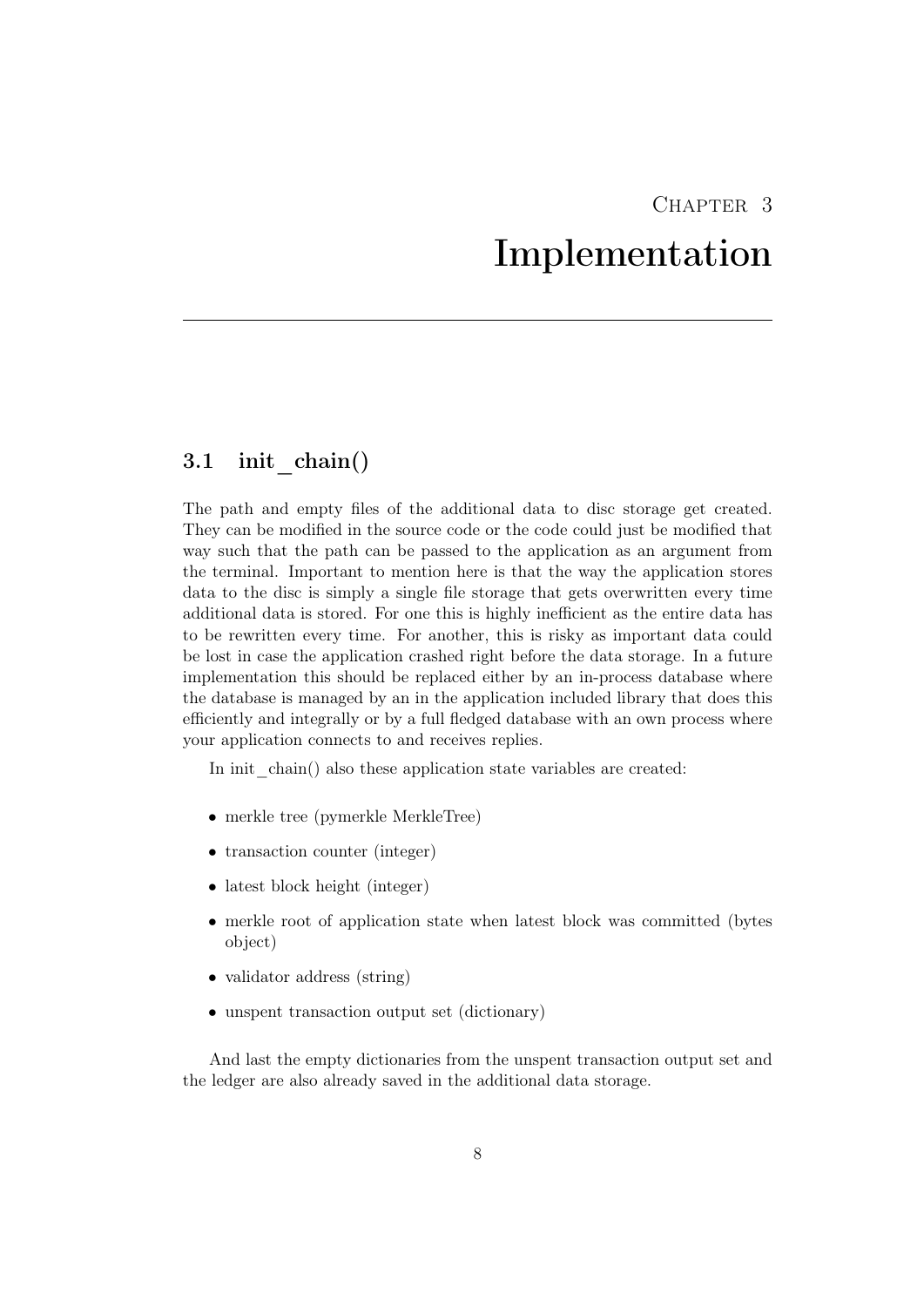#### 3. IMPLEMENTATION 9

## <span id="page-13-0"></span>3.2 check  $tx()$

In this function the transaction gets parsed and checked for a zero output value with a try/except block. The exception just returns code 1 to Tendermint which means that the parsing failed and the transaction will be removed from the mempool. The parsing is done using the btcpy library parser.

The check  $tx()$  function could theoretically already validate the entire content of the transaction. This would however involve a loss in performance as the content would necessarily have to be validated again in the deliver  $tx()$  function to ensure correct transaction validation. It probably depends on the application type if the price for having less transactions marked as invalid in the blockchain is worth the performance loss or not.

## <span id="page-13-1"></span>3.3 begin\_block()

In this function the application reads out the validator address just in case that in a future implementation this would be needed.

## <span id="page-13-2"></span>3.4 deliver  $tx()$

In this function the application calls exactly one function namely

#### <span id="page-13-3"></span>3.4.1 validate content and update app state()

It's the main function of the business logic. It validates the content of the transactions and updates the application state variables and the data storage. It has a return value with an error code that gets caught in an if statement if the error code is not zero.

Within this one function first the generation transaction logic gets separated from the normal Bitcoin and multi-sig transaction logic with an if/else statement. In those blocks the content is validated. After the  $if/e$ lse statement, in case the transaction was accepted, the transaction is added to the ledger, the merkle tree is updated, the transaction count is incremented by one and the function returns code zero (valid) to deliver  $tx()$ .

## Generation Transaction Logic

The transaction enters the generation transaction code block if at least one input contains the transaction id of 64 zeros. That's the tag of the fictional generation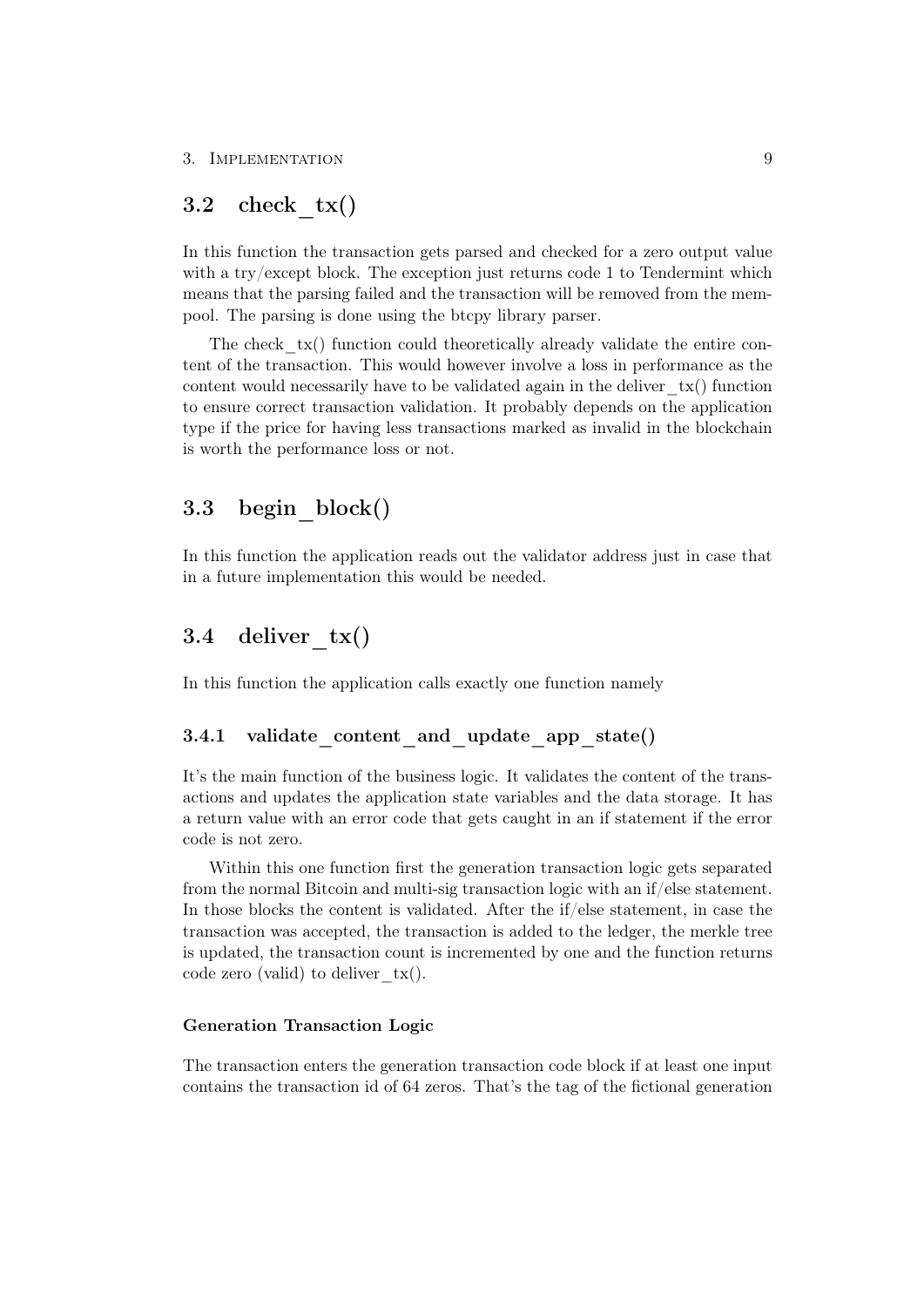#### 3. IMPLEMENTATION 10

transaction output. Otherwise it enters the other block. Within the generation block the application asserts there is only one input and one output in the transaction to make it mimic a Bitcoin coinbase transaction a bit more. This is implemented with a try/except block. Then, the generation transaction signature gets verified also with a try/except block and all the transaction outputs are added to the unspent transaction output set and to the data storage. The exceptions just return the corresponding error code to deliver  $tx()$ .

#### Generation Transaction Signature Verification

In a generation transaction the application simply verifies the single signature with the universal currency generation public key from the fictional transaction output. This key pair was temporarily put into the folder btcpy\_keypairs and can be modified for advanced and future implementations. Some details about the signing process and the signature verification can be found in Appendix [A.](#page-18-0)

#### Normal Bitcoin and multi-sig Transaction Logic

In this block within three try/except blocks the signature gets verified, the transaction gets inspected for sufficient source funds and also inspected for double spending of the source transaction outputs. The fund checking function also computes and returns the transaction fee in case this would be needed for a future implementation. The exceptions of this block just return the corresponding error code to deliver  $tx()$ . After the try/except blocks the new transaction outputs are added to the unspent transaction output set and the spent source transaction outputs are removed therefrom. The same is done with the data storage of the unspent transaction output set.

#### Normal Bitcoin Transaction Signature Verification

In an normal Bitcoin transaction the application verifies the signature in each transaction input with the public key of the corresponding source transaction output.

### Multi-sig Transaction Signature Verification

In a multi-sig transaction, for a single specific transaction input, the application tries to verify each contained signature in the input with all the public keys from the corresponding source transaction output. It also checks if the number of contained signatures equals the required amount of signatures specified in the source transaction output. For every signature the application has to find a matching public key to not fail.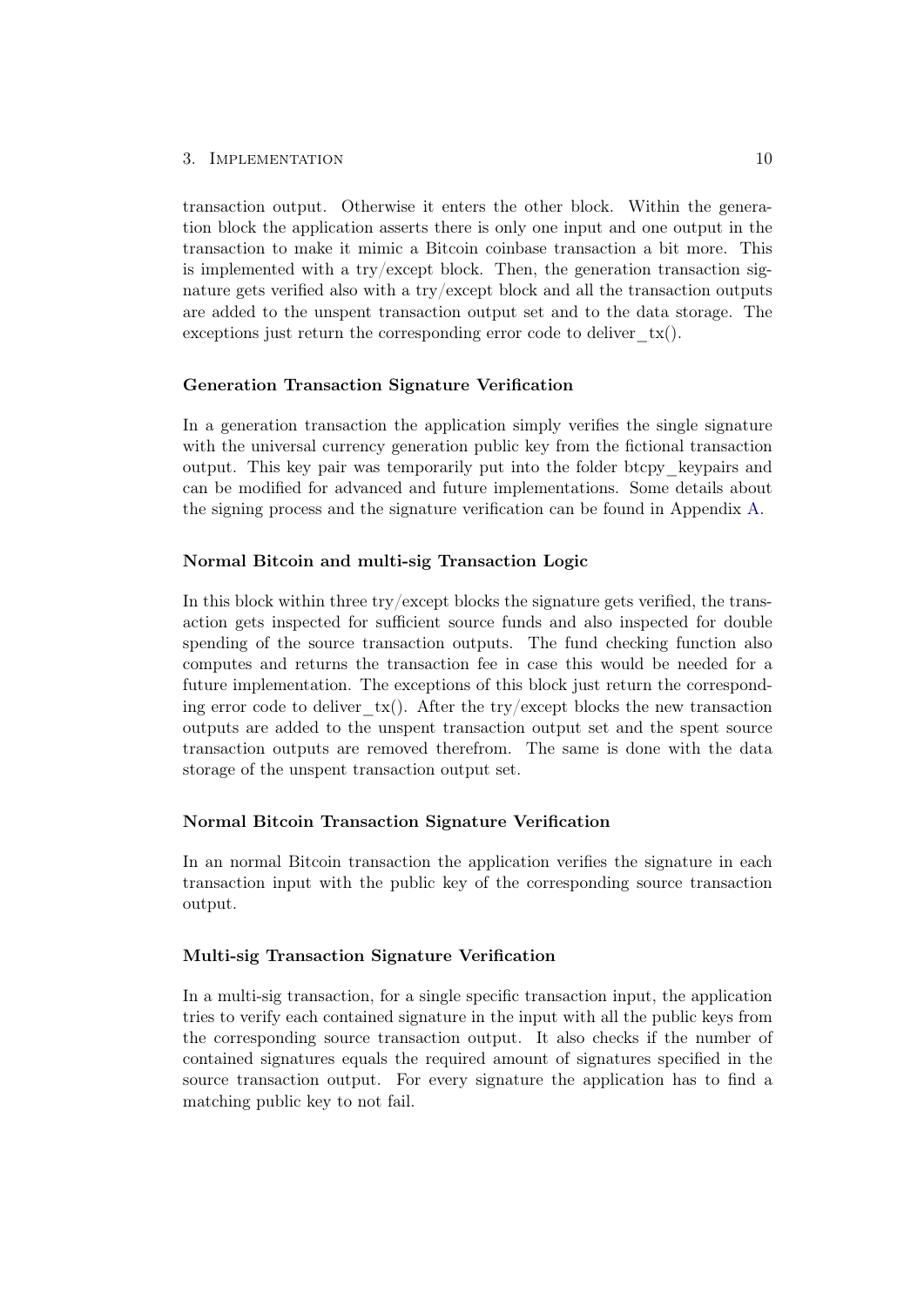## add tx to ledger and to merkle tree()

In this function the transaction is added to the ledger and the data storage of the ledger. Also the merkle tree is updated with the transaction data. For this the pymerkle function merkletree.encryptRecord() is used instead of merkletree.update() as according to the documentation this is recommended and more high-level. [\[6\]](#page-17-6)

## <span id="page-15-0"></span> $3.5$  end block()

In this function the application only increments the latest block height application state variable.

## <span id="page-15-1"></span>3.6 commit()

In this function the application returns the current merkle root of the application state. The merkletree.get\_commitment() function returns the same as the merkletree.rootHash attribute but when the tree is empty it returns None instead of raising an exception. [\[7\]](#page-17-7) The application only returns the merkle root if the get\_commitment() return value is not None otherwise the application returns no argument.

## <span id="page-15-2"></span>3.7 info()

In this function the application returns the latest block height and the merkle root from when the latest block was committed. This is only returned if init\_chain() had been called yet. Otherwise it simply returns zero and an empty bytes object.

## <span id="page-15-3"></span>3.8 query()

In this function the application simply returns the unspent transaction output set dictionary json encoded as bytes object.

## <span id="page-15-4"></span>3.9 Integrity Check

The integrity check first creates a whole bunch of valid transactions and also invalid ones with either incorrect transaction syntax or invalid transaction content. Then it broadcasts them to Tendermint in a specific order and queries the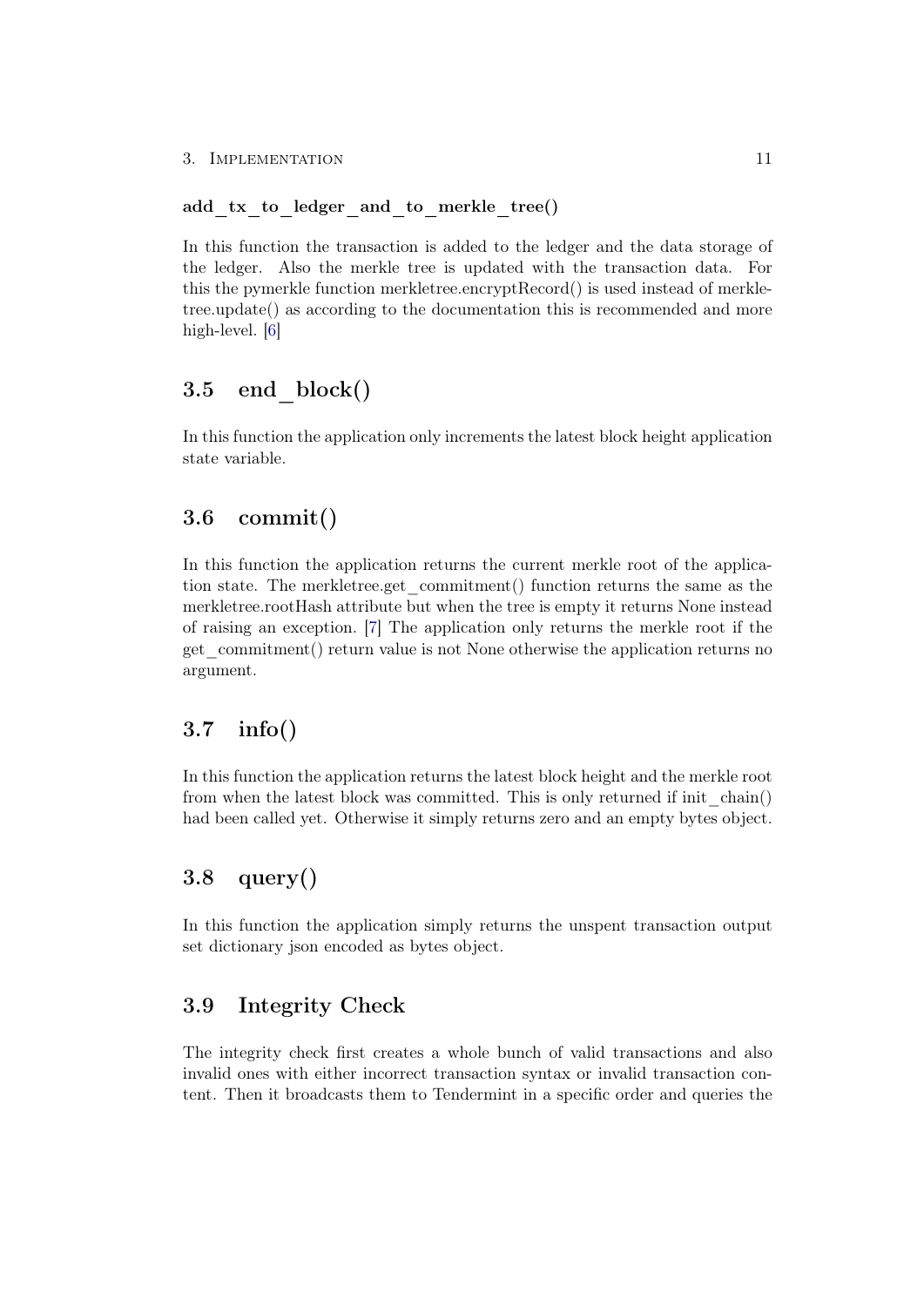#### 3. IMPLEMENTATION 12

blockchain before and after this process. The queried data is used to assert that either no block is added to the blockchain (failed check  $tx()$ ), a transaction is added but marked as invalid (failed deliver  $tx()$ ) or a transaction is added and marked as valid (successful deliver  $tx()$ ). It has to be mentioned that this integrity check will not work for a network with more than one validator node and one user as despite of a transaction failing the check  $tx()$  another validator could still add another block. Also if another user sends transactions the hard-coded block height used to query the blockchain could query the incorrect block. This would have to be considered in a future improvement of the project.

## <span id="page-16-0"></span>3.10 Consensus Based Applications

Implementing consensus based software should always be very carefully thought through before actually initiating the software. Because one needs to be aware of the fact that once any data has been added to the blockchain it is impossible to change consensus sensitive syntax of the protocol without taking the whole system down. Shutting down the whole system can be impossible or with grave consequences depending on the functionality the application is used for. So a bug will possibly have to be carried over forever.

## <span id="page-16-1"></span>3.11 Used Libraries

- btcpy (transaction creation, transaction signing and transaction parsing) [\[8\]](#page-17-8)
- ecdsa (manual signature verification of the transaction) [\[9\]](#page-17-9)
- pymerkle (merkle tree creation and updating) [\[10\]](#page-17-10)
- google.protobuf (read out validator information from the RequestBegin-Block message) [\[11\]](#page-17-11)

## <span id="page-16-2"></span>3.12 Used Interface

Dave Bryson's Python3 interface for Tendermint v0.32.6 [\[12\]](#page-17-12)

## <span id="page-16-3"></span>3.13 Used Tendermint Version

Tendermint v0.32.6 [\[13\]](#page-17-13)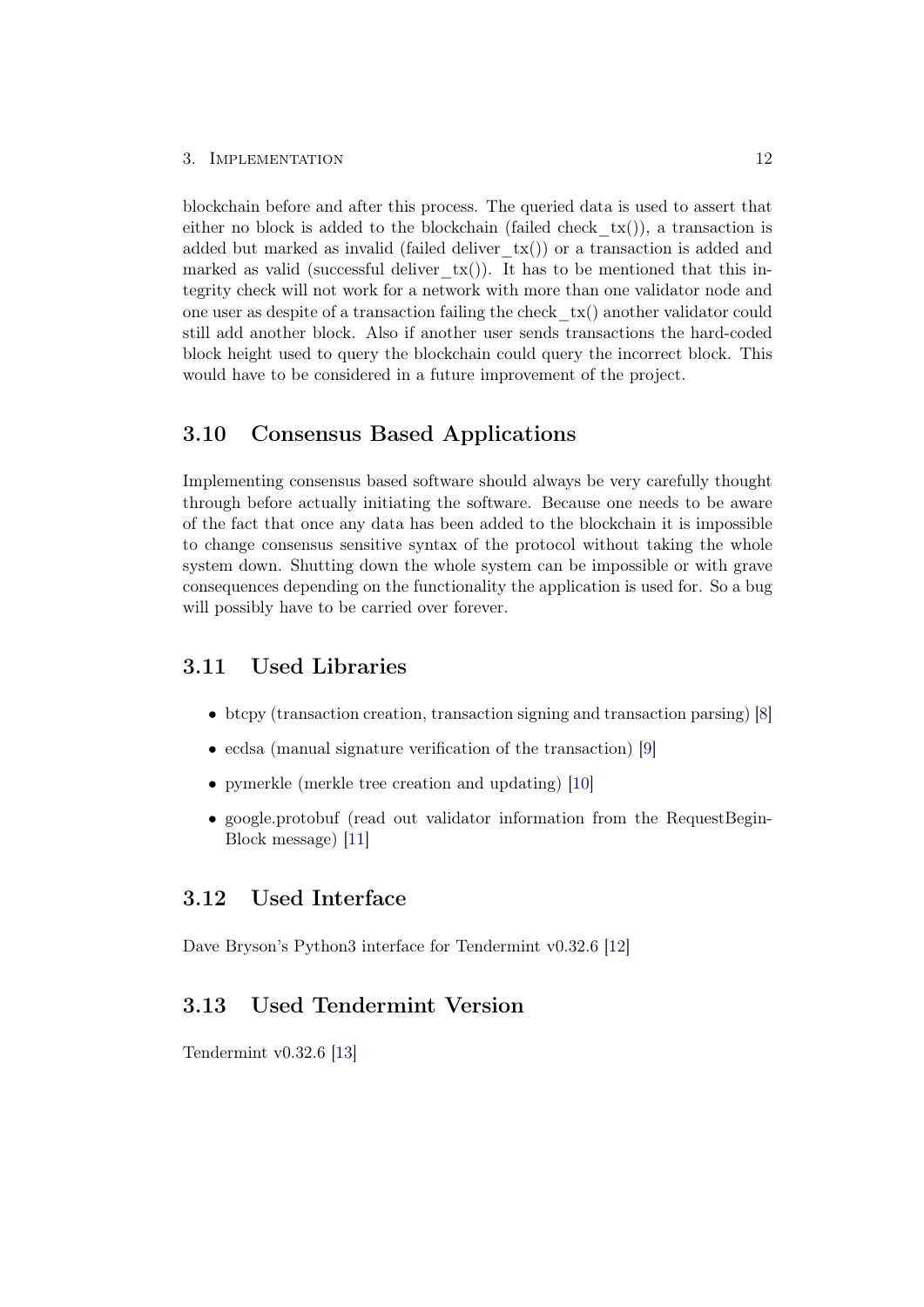## Bibliography

- <span id="page-17-1"></span><span id="page-17-0"></span>[1] "Bitcoin whitepaper," [https://bitcoin.org/bitcoin.pdf,](https://bitcoin.org/bitcoin.pdf) accessed: 2020-06-28.
- <span id="page-17-2"></span>[2] "Bitcoin developer guide," [https://developer.bitcoin.org/devguide/,](https://developer.bitcoin.org/devguide/) accessed: 2020-06-28.
- <span id="page-17-3"></span>[3] "Tendermint whitepaper," [https://tendermint.com/static/docs/tendermint.](https://tendermint.com/static/docs/tendermint.pdf) [pdf,](https://tendermint.com/static/docs/tendermint.pdf) accessed: 2020-06-28.
- <span id="page-17-4"></span>[4] "Tendermint explained on Tendermint homepage," [https://docs.tendermint.](https://docs.tendermint.com/master/introduction/what-is-tendermint.html) [com/master/introduction/what-is-tendermint.html,](https://docs.tendermint.com/master/introduction/what-is-tendermint.html) accessed: 2020-06-28.
- <span id="page-17-5"></span>[5] "Tendermint info() function," [https://docs.tendermint.com/master/spec/](https://docs.tendermint.com/master/spec/abci/abci.html#info) [abci/abci.html#info,](https://docs.tendermint.com/master/spec/abci/abci.html#info) accessed: 2020-06-24.
- <span id="page-17-6"></span>[6] "Pymerkle encryptrecord() function," [https://pymerkle.readthedocs.io/en/](https://pymerkle.readthedocs.io/en/latest/encryption.html#single-record-encryption) [latest/encryption.html#single-record-encryption,](https://pymerkle.readthedocs.io/en/latest/encryption.html#single-record-encryption) accessed: 2020-06-27.
- <span id="page-17-7"></span>[7] "Pymerkle get\_commitment() function," [https://pymerkle.readthedocs.io/](https://pymerkle.readthedocs.io/en/latest/merkle-proofs.html) [en/latest/merkle-proofs.html,](https://pymerkle.readthedocs.io/en/latest/merkle-proofs.html) accessed: 2020-06-26.
- <span id="page-17-8"></span>[8] "Btcpy library," [https://github.com/chainside/btcpy,](https://github.com/chainside/btcpy) accessed: 2020-06-28.
- <span id="page-17-9"></span>[9] "Ecdsa library," [https://github.com/warner/python-ecdsa,](https://github.com/warner/python-ecdsa) accessed: 2020- 06-28.
- <span id="page-17-10"></span>[10] "Pymerkle library," [https://github.com/fmerg/pymerkle/blob/master/](https://github.com/fmerg/pymerkle/blob/master/docs/source/index.rst) [docs/source/index.rst,](https://github.com/fmerg/pymerkle/blob/master/docs/source/index.rst) accessed: 2020-06-28.
- <span id="page-17-11"></span>[11] "Protocol buffer library," [https://github.com/protocolbuffers/protobuf,](https://github.com/protocolbuffers/protobuf) accessed: 2020-06-28.
- <span id="page-17-12"></span>[12] "Python3 interface for tendermint," [https://github.com/davebryson/](https://github.com/davebryson/py-abci) [py-abci,](https://github.com/davebryson/py-abci) accessed: 2020-06-28.
- <span id="page-17-13"></span>[13] "Tendermint version v0.32.6," [https://github.com/tendermint/tendermint/](https://github.com/tendermint/tendermint/releases/tag/v0.32.6) [releases/tag/v0.32.6,](https://github.com/tendermint/tendermint/releases/tag/v0.32.6) accessed: 2020-06-28.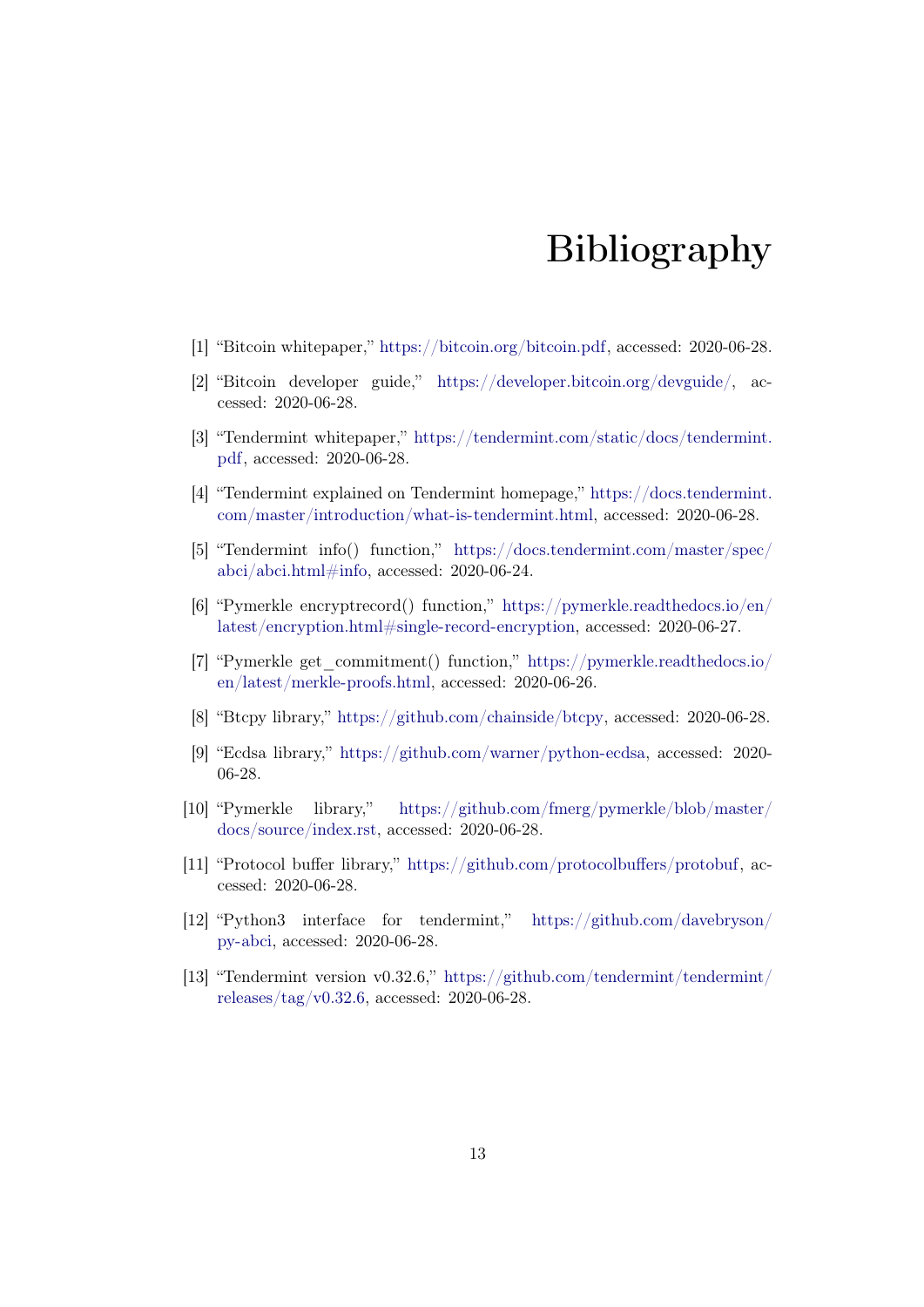# Appendix A Signature

## <span id="page-18-1"></span><span id="page-18-0"></span>A.1 Non-trivial Signature Preimage

To create the signature preimage of a transaction whose input is about to be verified, the signature scripts of all inputs, except for that particular one, are replaced by empty signature scripts. The one that was left out is replaced by the public key script of the corresponding source transaction output. Even though in the application the signature preimage to verify the signature is created by the btcpy library, it could still be beneficial to know how it is actually done.

## <span id="page-18-2"></span>A.2 Challenges in the Signature Verification

One needs to know that the btcpy library and the ecdsa library are not naturally compatible. Bitcoin encodes the signature stored in the transaction in the DER format, not in the string format like the ecdsa library does. This needs to be considered when verifying any signature. Also Bitcoin subtracts the ecdsa S parameter from the ecdsa order parameter and uses this computed value as the new ecdsa S parameter value when encoding it back into DER format. If this is ignored the signature verification will fail every time.

## <span id="page-18-3"></span>A.3 Difference to the actual Bitcoin Signature Verification

Compared to the application that uses two simple loops for signature verification Bitcoin uses a rather complex low-level stack protocol for that. This is another area where the application has some potential for improvement of efficiency.